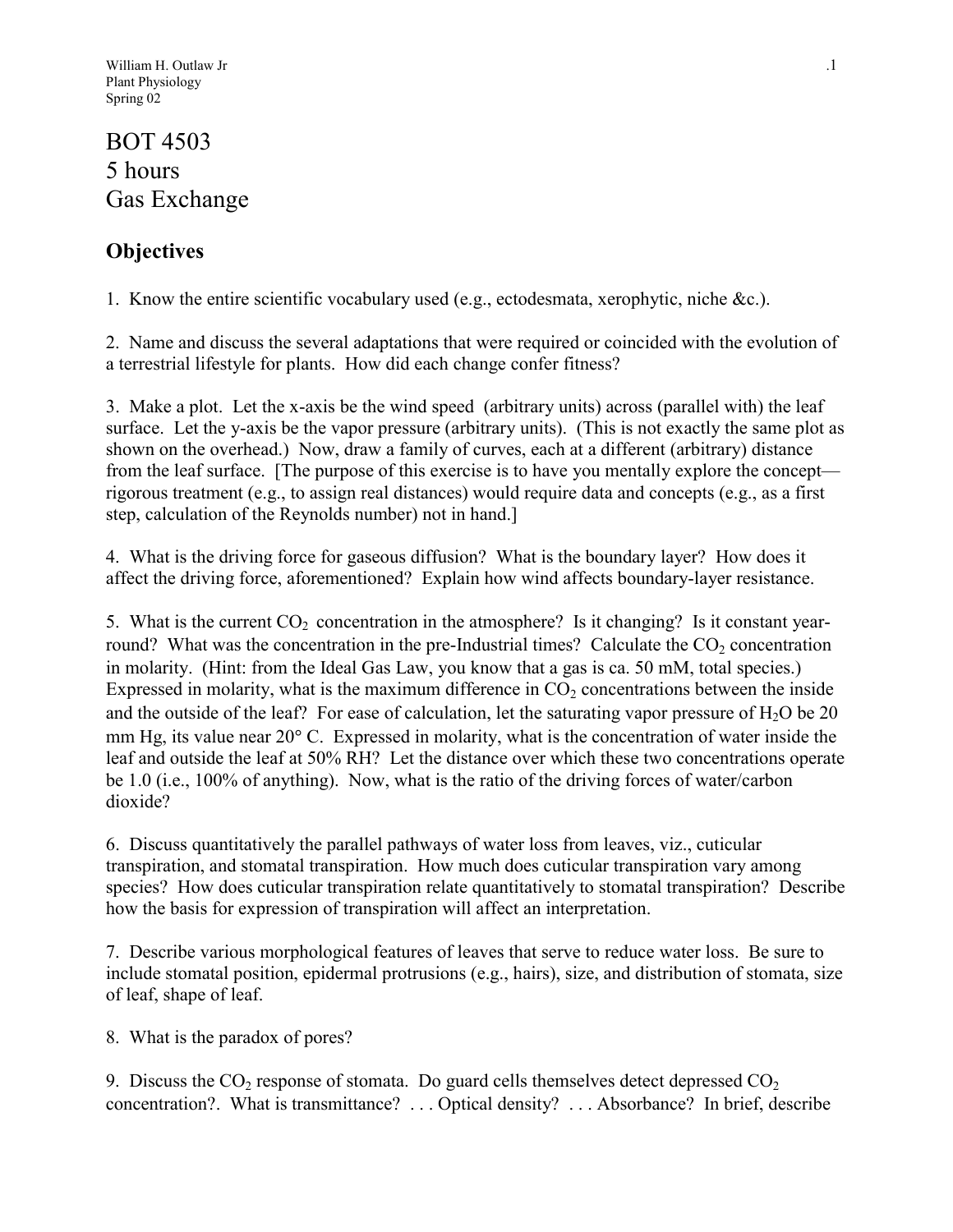how the concentration of a light-absorbing substance can be determined? What are the wavelengths of blue, green, and red light? Which is more, or less, energetic, on a photon basis? What is an absorption spectrum? Roughly draw the absorption spectrum for chlorophyll. What is an action spectrum? Discuss the consonance of the action spectrum for photosynthesis (which is based largely on the harvesting of light energy by chlorophyll) and the absorption spectrum for chlorophyll.

10. Do stomata respond to light? . . . if so, how? Is the light signal perceived by chlorophyll? How do you know? What is a nominal value for full-sun photon-flux density? How much light is required to cause stomatal opening? Is chlorophyll involved to any extent in mediating a light response? If so, how do you know? Is this a direct response, or an expected indirect response owing to the lowering of the  $CO<sub>2</sub>$  concentration by photosynthesis?

11. Name other factors that promote stomatal opening.

12. What is ABA? Describe several physiological roles of ABA. What is the relationship between [ABA] and the water status of the plant?

13. Why is the internal RH not quite as high as 100%?

14. What is water-use efficiency? Describe why you would expect water-use efficiency to increase in droughted plants.

15. Using the concept of water potential, explain the basis for stomatal movements. Is water potential constant? . . . the components of water potential? What does the distention of guard cells have to do the molecular structure of the cell walls?

16. What is the Classical Starch $\Leftrightarrow$ Sugar Hypothesis for stomatal movements? Name contemporary objections (hint: consistency of observations, quantitation). What requisite proof was lacking? Has this theory stood the test of time?

17. Write a brief essay based on stomatal "history" to support the contention that data not communicated of little value.

18. Write a detailed description of how—at the molecular level—stomatal opening is initiated and proceeds. Restrict you description to events at the plasmalemma, but describe the general potassium concentrations in the cytosol and in the vacuole. Voltage changes and regulation of voltage gated channels are required parts of the description.

19. Describe the pH-stat mechanism as it works in guard cells. Recall, you should know the basics of glycolysis. Discuss PEPC. How is it regulated?

20. Repeat #18, except for closure.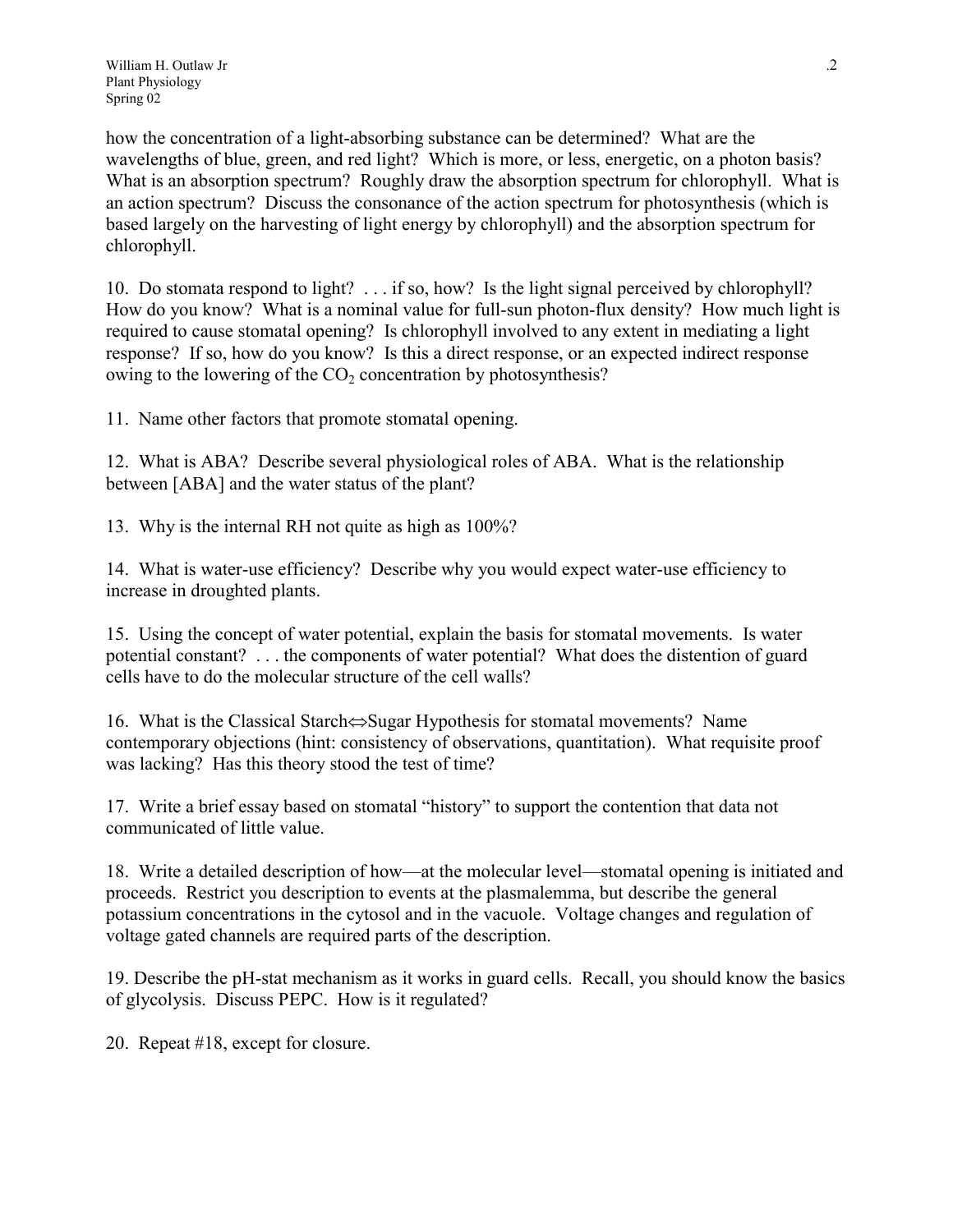21. ABA effects stomatal closure and inhibition of stomatal opening. Describe the ways by which ABA causes the elevation of  $Ca^{2+}$ <sub>f</sub>. Describe the effects of  $Ca^{2+}$ <sub>f</sub> on channels.

22. Describe logically one technique for measuring  $CO<sub>2</sub>$  uptake. . . . for measurement of  $CO<sub>2</sub>$ concentration inside the leaf.

### **Lecture**

 $\overline{a}$ 

Progenitors to terrestrial plants evolved in an aqueous milieu. The transition to land required several adaptations. First, a strong support system is necessary. The evolved solution was lignin, which we covered during the lectures on cell walls. Second, anchorage is required; roots evolved, although the first land plants, which probably resembled *Psilotum*, probably did not have roots. Third, competition for sunlight is strong; thus, shoots evolved for the support of light-harvesting leaves. Indeed, long stretches of shoot—take a look at the Strozier oak—may exist "simply" to position the leaves. Fourth, as some parts of the plant will be quite removed from the source of nutrition, a vascular system evolved to redistribute the acquired minerals and photosynthate. Fifth, the terrestrial environment is ever changing; it can be scorching hot or bitterly cold, or wet or dry. Thus, plants evolved mechanisms to survive periods of unfavorable conditions—the seed is a prime example, but there are many others such as tubers. Especially cantankerous in these parts is *Smilax*, which you may recognize by the sometimes-common name, "bullis."<sup>1</sup> *Smilax* has rhizomes (=underground stems) that swell to the size of a tennis ball. Almost regardless of what happens to the aerial portion of the plants, the tuber, or swollen portion, stores sufficient energy and sprouts. Sixth, plants evolved a dominant diploid generation, whereas the aqueous evolutionary progenitors almost certainly exhibited a dominant gametophytic, or haploid, generation. The possible presence of an alternative allele could provide the plant with a "genetic escape" from a lethal situation. Seventh, in the general sense of the word, mobility was lost. Thus, angiosperms lack flagella, as do fungi. You are aware, of course, that plants do move. Morning glory flowers open in the morning and close at night. Sunflowers and many other plants track the sun, hence their name. Some plants, e.g., soybean, turn toward or turn away from the sun, depending on conditions. Other plants change leaf shapes, e.g., when maize leaves dry out, they roll, which is a water-conserving "strategy." In other instances, plants move by growing! As an example, the pollen grain itself is immobile, and therefore the gametic nuclei can not be delivered, as they would be for a flagellated gamete. However, pollen—delivered by an organic vector or wind—germinates on the stigma, and a pollen tube grows down and penetrates the egg. The sperm nuclei descend the tube. (This "motility by growth," as I dub it, can cover quite a distance—consider the pollen tube that grows

<span id="page-2-0"></span><sup>&</sup>lt;sup>1</sup> As an aside, I suspect that "bullis" is a degenerate "country" form of "bullace," which is a synonym of plum. *Smilax* is a vine and superficially resembles the muscadine, which is called bullace grape, or, in Gullah, simply bull grape.)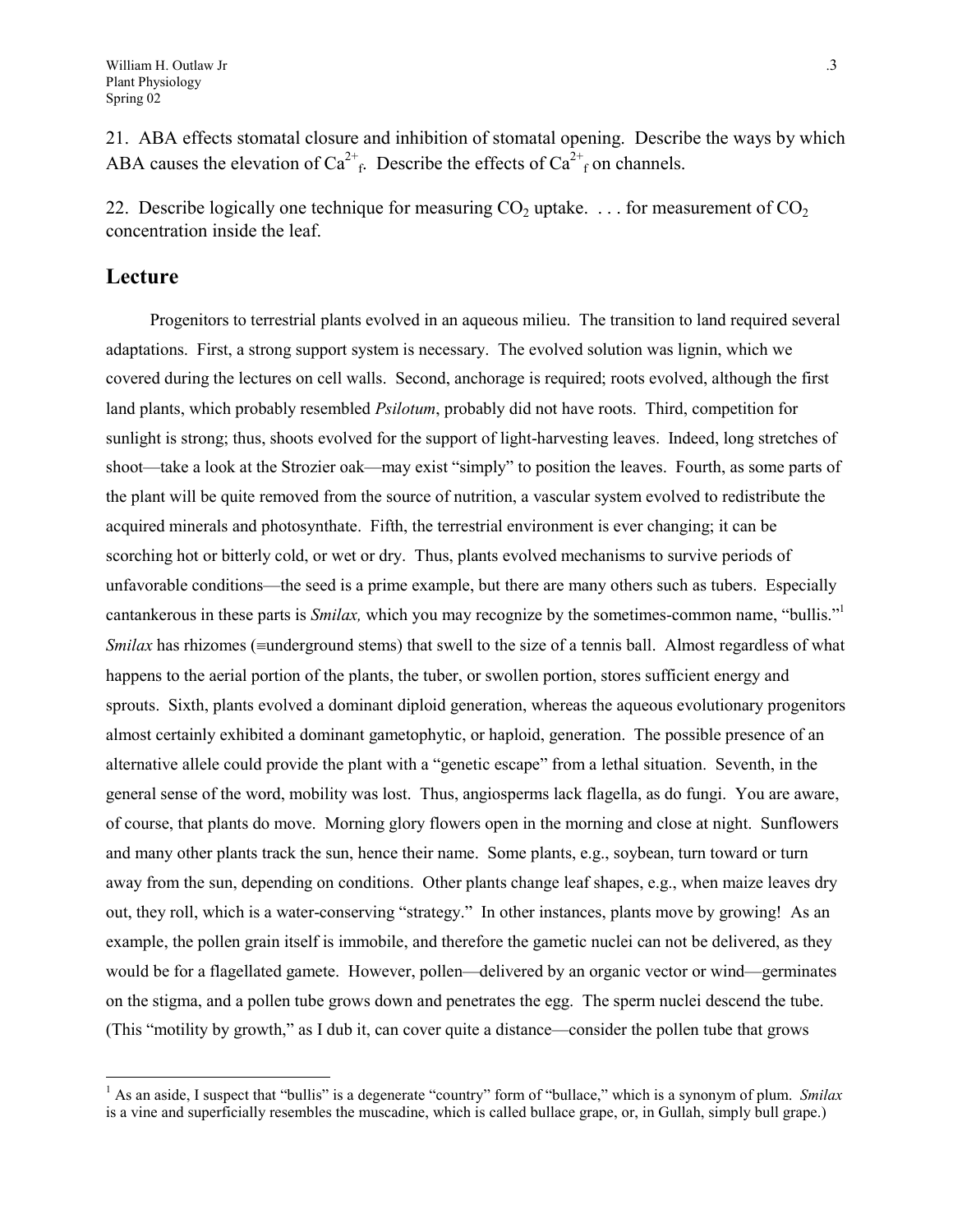down the silk (stigma + style) of maize.) Finally, and most important for our present purposes, plants had to evolve a mechanism to avoid desiccation. In brief, two simultaneous adaptations arose: (a) The aerial portion of terrestrial plants became covered with a waxy cuticle, which—as a beginning—we will say is impermeable to the passage of water. However, this cuticle is also impermeable to  $CO<sub>2</sub>$ . Klaus Raschke once asserted that there was no natural substance that could provide a barrier to water, and not to CO2. In the several years that have transpired since his assertion, I have not thought of an exception. (b) Pores of adjustable aperture size punctuate the epidermis, the substratum for the cuticle. These stomata, having a "diameter" in the micrometer range, are completely non-selective. When the pores are open, they admit CO<sub>2</sub>, but water is also lost from within the leaf intercellular spaces. On the other hand, CO<sub>2</sub>—required for photosynthetic reduction—is only admitted to the leaf interior through stomata. Again, to borrow nonverbatim from Klaus, "Plants adjust the stomatal aperture size from moment-to-moment in an effort to satisfy the opposing priorities of admitting CO<sub>2</sub> and avoiding desiccation."

In an introductory course, I explain that a leaf is a photosynthetic factory. I say that the photosynthetic parenchyma is sandwiched between two water-impermeable epidermes, except where these epidermes have stomata. This statement is only approximate.

#### Overhead: Cuticular transpiration

As this overhead shows, some water does escape through the cuticle. The amount depends very much on the species. The xerophytic succulent *Opuntia* (prickly pear—a weed commonly found on the thin soil overlying granite in North Georgia (USA), the pad also being found as a gourmet item in Publix from time to time) has a very low rate of cuticular transpiration. Judging from its ecological niche, you would "expect" that this plant would exhibit water-conserving characteristics. At the other extreme is *Impatiens*, generally a shade-loving plant, one that Geo. Parks has proclaimed as America's No.1 flower. In brief summary, as expressed (mg  $H_2O\cdot hr^{-1}\cdot gm_{\text{fresh mass}}^{-1}$ ), the range of cuticular transpiration varies by two orders of magnitude. This comparison is not really a good one, however, because *Opuntia* has a thick photosynthetic organ, whereas the leaf of *Impatiens* is thin, almost ephemeral. A more valid comparison would be on surface-area basis. When the data are thus transformed, a large difference, albeit diminished to nominally 20x, remains.

The preceding data illustrate well the variation, as a function of species, of cuticular transpiration. However, a comparison of the rate of cuticular transpiration to the rate of stomatal transpiration is of the essence: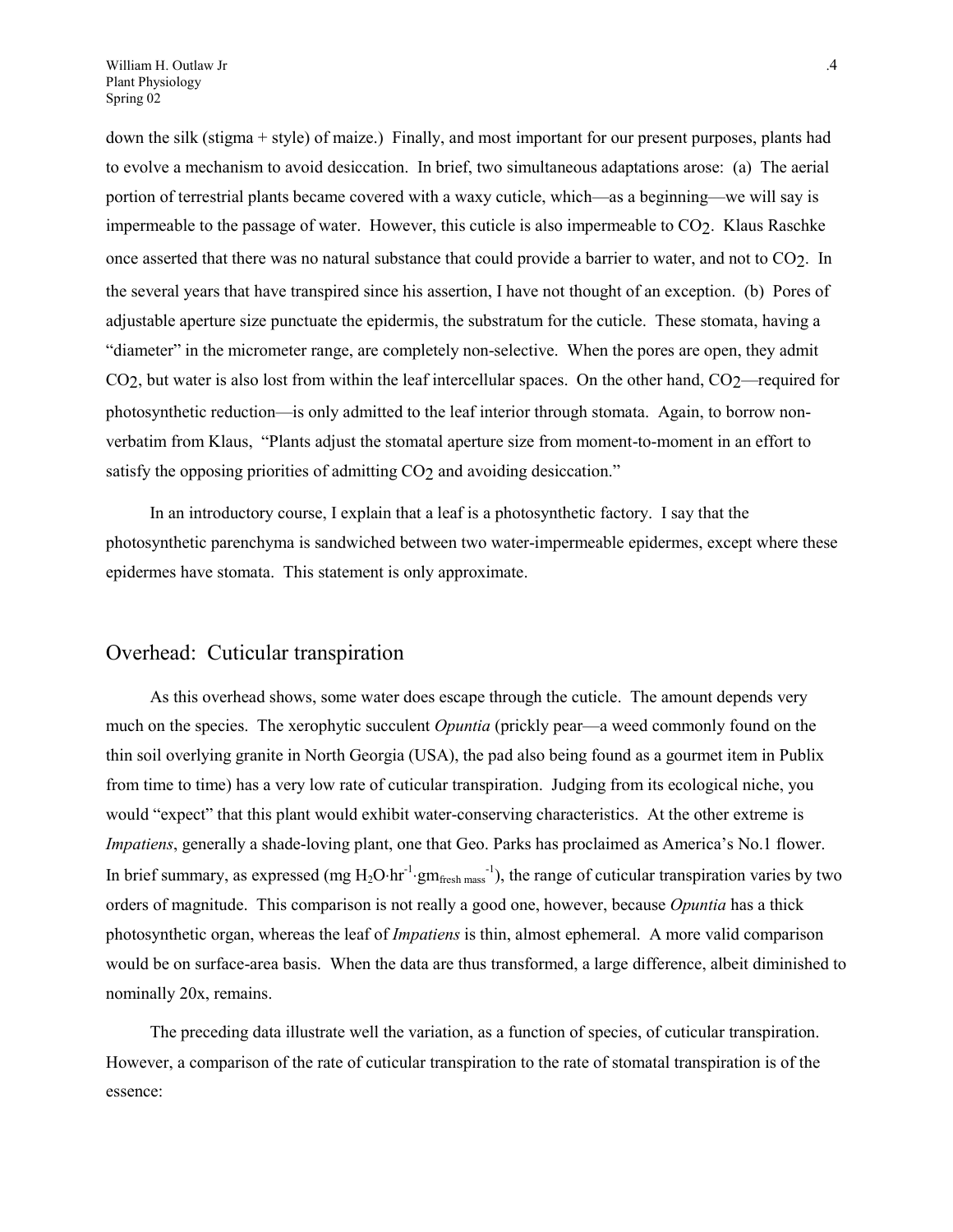### Overhead: Resistance to water permeation

A comparison of three species reveals that the cuticle offers a much, much higher resistance to water loss than does passage through stomata. As an overall "perspective" statement, we conclude that the vast majority of water (>95 %) molecules lost from a plant passes as gaseous water through the stomata. (You need to know that resistance is the reciprocal of conductance, but you do not need to know the units for conductance (or resistance) —just appreciate the relative values.) To finalize our knowledge of cuticular transpiration, note that some cuticles have ectodesmata, aqueous channels that seem to connect the epidermal cell wall with the environs.

The two pathways for water movement discussed above are parallel pathways: either a particular water molecule moves from the leaf through stomata, or through the epidermis (cuticle, *per se*). Other resistances to  $CO<sub>2</sub>$  uptake occur in series. The first of these resistances is the so-called boundary layer. Consider any surface—immediately in contact with the surface is a relatively unstirred layer of the medium. In the case of leaves, this boundary layer is of air. As the air is unstirred, it is not at the same concentration as the bulk air phase. In short, the driving force, recall, for the diffusion of gaseous molecules is the **concentration gradient**. The more sharply the concentration difference is applied, the greater the driving force. This is an important principle that you see applied daily in your life—e.g., your automobile radiator is supplied with a fan, which, when "called for" by your engine temperature sensors, will blow across the radiator. Thus, your fan reduces the unstirred layer of air around the vanes, and heat is dissipated more efficiently. Clothes are tumbled in a dryer, for the same reason—it is to keep to a minimum the unstirred layer. Speaking broadly, the resistance of the boundary layer is in the same range as open stomata, but much lower (by an order of magnitude) than the resistance of stomata that are not open. Perhaps more important than simple recognition of the presence of a boundary layer is the knowledge that (a) the boundary layer is regulated by the environment, and (b) the boundary layer is under morphological and developmental control. The next overhead will demonstrate both of these important points.

## Overhead: Boundary layer—effects of morphology and environment

The top portion of the overhead shows that a wind will make a big difference in the size of the boundary layer. (This is a complicated graph; focus only on wind.) Consider the top situation, where the air is only slowly moving. At the origin (0 distance from the leaf surface), the wind speed will be zero. As one follows the trace from the leaf surface (read the y-axis as the independent variable), he notes that the wind speed increases, but it increases slowly—the wind speed does not become constant until one traces the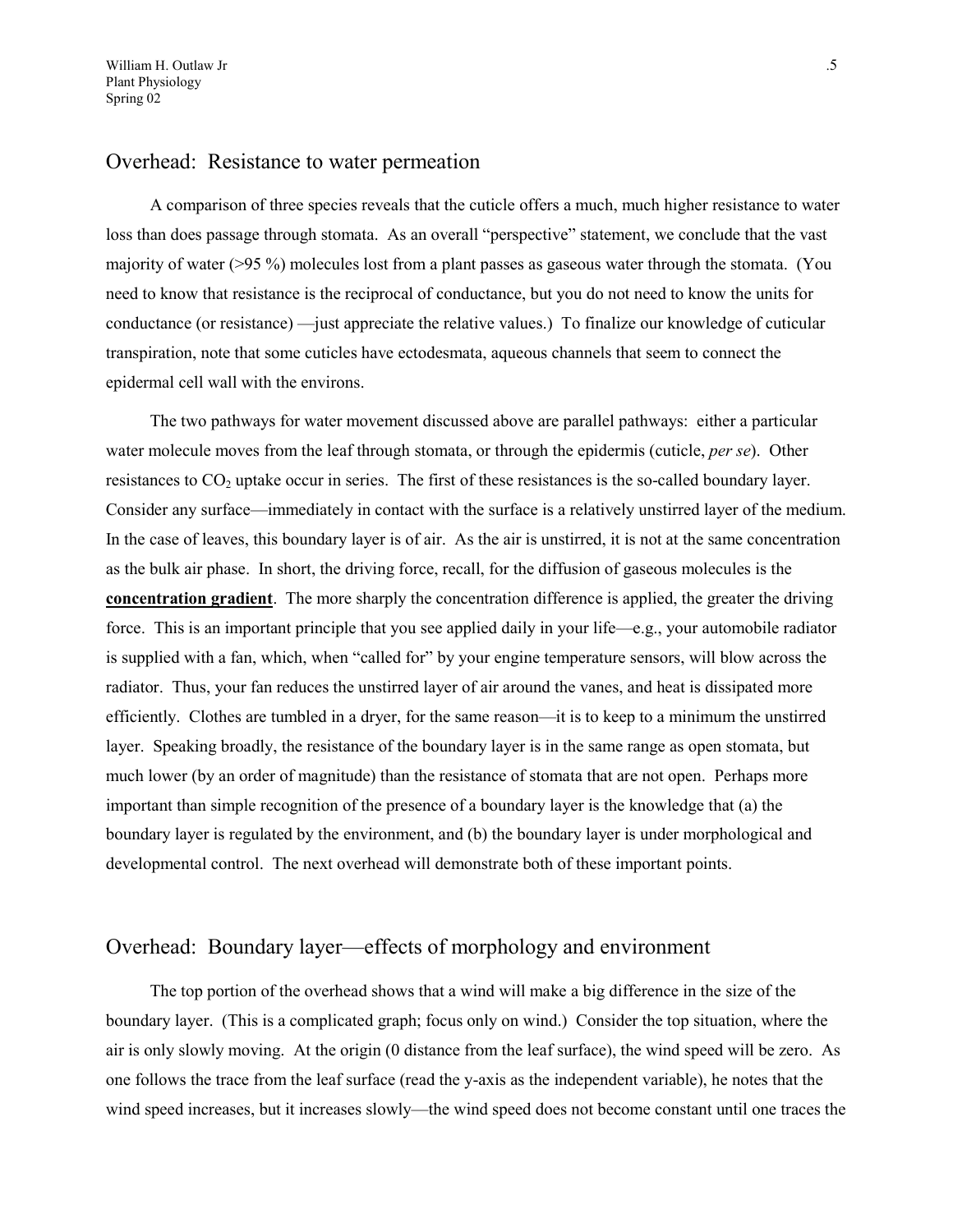graph up 3 units of distance from the leaf surface. Contrast that curve with that at the bottom, which depicts the effect of a fast wind across the leaf surface. In this case, when the distance from the leaf surface is traced up the y-axis, it is apparent that only after less than two units of distance, the wind is up to the maximum speed. The important point is, of course, that the gradient (for water, or for  $CO<sub>2</sub>$ ) is increased by the wind. (To reveal the obvious, by lessening the distance, a denominator term in the gradient  $(dC/dX)$ , increases the magnitude of the gradient, which, said again, is the driving force for gaseous diffusion.) The summary conclusion for this section on environmental regulation of the boundary layer is: high-speed wind across an exposed leaf surface facilitates gas exchange. Please, in your mind, be certain to register by qualification—an exposed leaf surface. Exposed leaf surfaces are well known in the laboratory and exist in nature on the periphery of the canopy, and no place else. In an average productive soybean field, the leaf-surface area is about six times the ground-surface area. Thus, many leaves are buried inside the canopy, where wind does not touch them. Obviously, these leaves have a huge boundary layer. This is a practical consideration—not one restricted to some esoteric research interest. Within a maize canopy, the CO2 concentration is a great deal lower than that of ambient. I do not have published data to cite, but Larry Christy (who then worked at Monsanto) told me that the concentration may drop to around 100 ppm (ppm = parts per million, or  $\mu$ l l<sup>-1</sup>—as we refer to gases, which equally occupy a volume proportional to the molarity, such an expression is sound). Current  $CO<sub>2</sub>$  concentration is ca. 360 ppm in the atmosphere; the concentration is slightly more in the winter and spring (in the relevant hemisphere), when less is tied up in organic material, and the value is increasing by about 2 ppm per annum because of our utilization of fossil fuels. (The pre-Industrial Revolution concentration was about 280 ppm.)

In addition to this environmental regulation of the boundary layer (point (a), above), there is morphological regulation of the boundary layer, which is portrayed in the bottom of this overhead. In the upper left hand of the bottom panel, one sees the "normal" situation—there are guard cells on both leaf surfaces, perhaps a 50% higher distribution on the abaxial (bottom) epidermis, compared with the density of the adaxial surface. (This is a "temporary" summary conclusion, and we will return with more detail in a subsequent section of this lecture series.) In this normal situation, the guard cells are flush with the epidermal surface. Pine (lower left of bottom panel) is a xeric species, i.e., it is adapted to a dry environment. At first, this statement is counter-intuitive; we know that pine grows well (competes well) here in Tallahassee, which receives abundant precipitation. However, our soil is sandy, and does not hold water well, so even soon after a rain, the soil is dry. On the other hand, our water table is high, so roots do not penetrate deeply, because oxygen is only poorly soluble in water; roots drown in water. In this Xsection, the dark arrows again indicate the stomata. Note that the stomata are sunken; they are not flush with the surface. Obviously, the increased distance from the region of high water concentration (low  $CO<sub>2</sub>$ )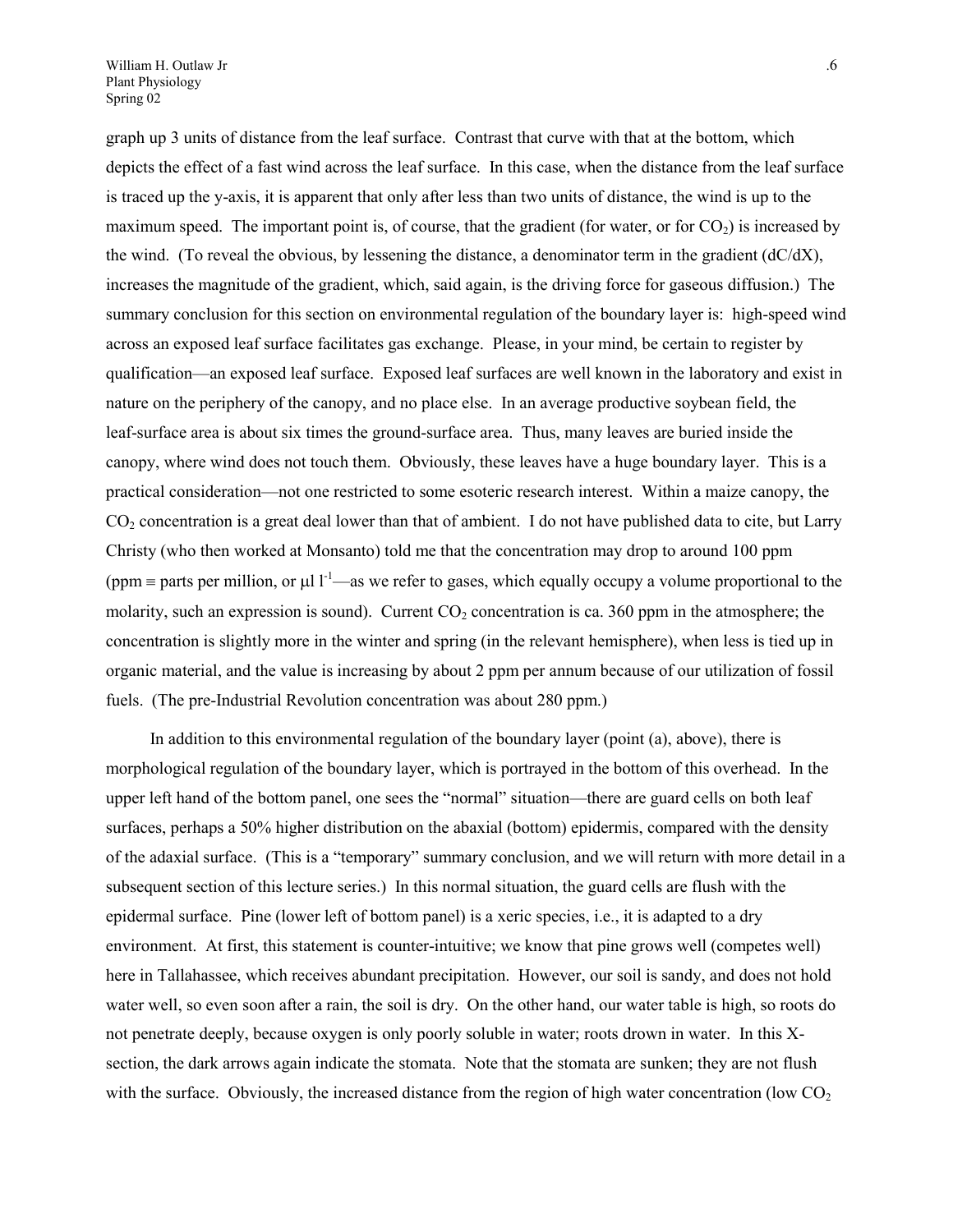concentration) to the region of low water concentration (outside, "high"  $CO<sub>2</sub>$  concentration) diminishes the gradient, the driving force. On the lower right, one sees a X-section of maize leaf. The surface of maize leaf is decorated with trichomes, outgrowths of the epidermis. These extending structures obviously interfere with the free movement of air and diminish gas exchange. In the upper right, oleander exhibits both of the aforementioned morphological features, sunken stomata and a hairy vestibule. Maize leaves (bottom right) exhibit a different type of morphological adaptation. The bulliform cells in the upper epidermis are turgid when the leaf is well watered. When water stressed, the leaf loses water first from the bulliform cells; in effect, the shrinkage of these cells shortens the upper portion of the leaf, whereas the bottom of the leaf is unchanged in dimensions. The result is that the leaf rolls, or as farmers say, "The corn is twisted." By rolling back on itself, the leaf exposes less surface area. This is a description of moderate to severe water stress. As a final point, these morphological adaptations are not simply of interest in esoteric research areas. Plant shape is important for many agronomic reasons, *viz*. light interception (have you noticed that modern corn hybrids have more-or-less erect leaves?), amenability to mechanical harvest, &c.

By way of review, we have looked at the boundary layer resistance, which is in series with the parallel resistances of the cuticle and of stomata. Briefly, on its way to being reduced to carbohydrate,  $CO<sub>2</sub>$ encounters other resistances, which we mention (mesophyll-cell wall, "mesophyll" resistances) but do not else touch on.

## Overhead: Other morphological attributes that affect transpiration rate.

In addition to the features on the previous overhead that show the effect of morphological attributes on transpiration, this overhead summarizes others. First, the overall leaf shape can affect the rate of transpiration. Small leaves—such as pine needles—have a small boundary layer. You may have inferred this relationship from the previous overhead; recall the forward surface of a leaf slowed the air relatively little. Intuitively, the longer the surface area that is wind—swept, the larger the diminution in the velocity of the wind. Another feature related to overall leaf shape is the ratio (internal surface area)/(external surface area). The range for this ratio that expresses the relationship between cell surface area in the leaf intercellular spaces to the overall surface area of the leaf is 5 — 30. The higher ratio—reflecting a "fat" leaf—is typical of water-conserving species, such as *Opuntia* that we just reviewed. A second morphological attribute that affects transpiration rate is combination of the number and size of stomata. The overhead shows, in a survey of 8 species, that the number of stomata can vary from 0 to 28000 per square centimeter! As exemplified, it is not uncommon to find species that lack stomata on the adaxial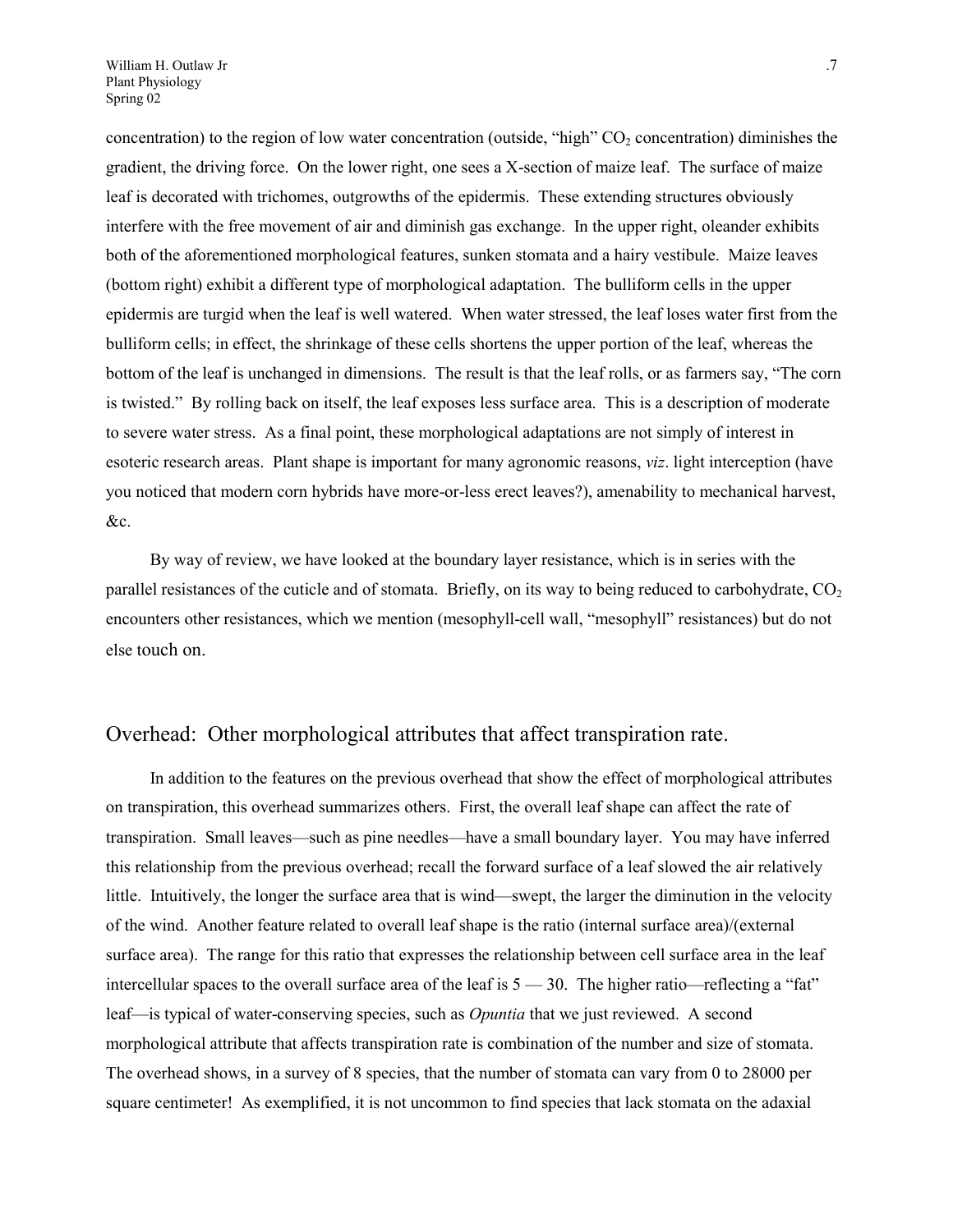("upper") leaf surface. As far as I am aware all terrestrial leaves have at least some stomata on the abaxial leaf surface. (Some leaves that float on the surface of water have no stomata on the abaxial side, but do have stomata on the adaxial side.) Because the variation is so large, it is perhaps of little value to try to generalize about the distribution of stomata; with that qualification, a suspect generalization is that leaves have more stomata on the lower surface than on the upper surface, but even this survey of only 8 species provides an exception (wheat). Stomatal size varies also. *Vicia faba*, the plant that we in our laboratory primarily investigate, has large stomata: the outside dimensions of the stomatal complex with a closed stoma are  $40 \times 15$  µm. (Maximally open—not a condition typical of a photosynthesizing leaf on an intact plant—the stoma itself is nominally 15 micrometers across.) To stress the point, I note that I am only aware of one angiosperm that has similarly large stomata, *Diffenbachia*, the broad-leaf "dumb cane" used commonly as a house-plant. At the other extreme, some stomata are small, as the overhead shows in the case of bean (which is in the same family as *Vicia faba*, the common name of which is "bean," although it is a vetch.)

[Because of time constraints, we will not be able to discuss other features, particularly the different morphologies and distribution of stomata. This latter point will be briefly touched on as we discuss the basic mechanism of aperture size adjustment. We will also have to delete a discussion that pertains to the effect of size, shape, and distribution of stomata on the rate of transpiration. Finally, we will delete a discussion on the "paradox of pores," which, briefly, describes the phenomenon of equal rates of evaporation from an open surface and an impermeable surface that is frequently punctuated with pores.

## Overhead: Stimuli that effect stomatal opening and closing.

Given the fact that stomata are non-selective (the pathway is the same for  $CO<sub>2</sub>$  uptake as for water loss), and the teleological assumption that plants want to conserve water, it is unsurprising that the factors that "indicate" a demand for  $CO_2$  are those that open stomata. Said another way, you would "expect" that low  $CO_2$  concentration would cause stomatal opening. As the overhead shows, low  $CO_2$  concentration, say 150 ppm, does indeed cause stomatal opening. Low  $CO<sub>2</sub>$  concentration is sensed by the guard cells themselves, as a French scientist taught us more than four decades ago. In brief, he stripped away the epidermis of a leaf. On exposure of the epidermal peel to various  $CO<sub>2</sub>$  concentrations, a response was observed. As the epidermal peel is a monolayer of mostly damaged ordinary epidermal cells in which the guard cells are embedded, he concluded that the guard cells themselves sensed the  $CO<sub>2</sub>$  concentrations. (The alternative hypothesis is that other cells, such as the mesophyll cells, would sense the  $CO<sub>2</sub>$ concentration, and then—by way of a secondary messenger—would "alert" the stomata to open.) We have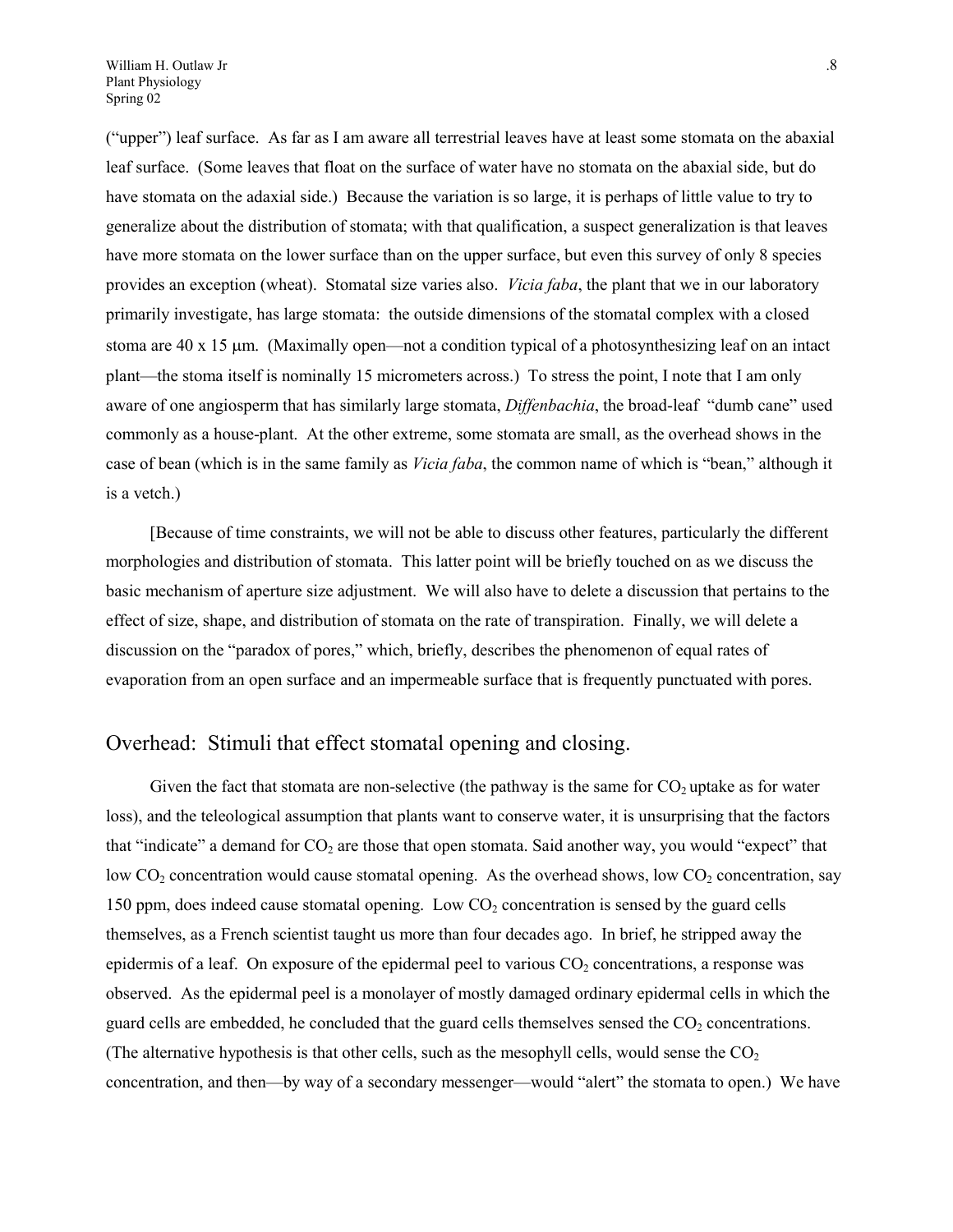William H. Outlaw Jr .9 Plant Physiology Spring 02

not a single clue about the nature of the  $CO<sub>2</sub>$  sensor, but recently developed gene-tagging technologies suggest that this question in now amenable to experimental investigation.

The sensing of  $CO<sub>2</sub>$  is a complicated phenomenon. The efficacy with which a response is elicited varies depending on the growth history of the plants. We learned as early as the late 70's that greenhouse-grown plants performed differently in this regard than did growth-cabinet plants. We also know that there is an interaction of the  $CO<sub>2</sub>$  response and ABA exposure. (We will return to ABA later; presently, simply recognize it as an endogenous compound that prevents stomatal opening and causes stomatal closure.) As interpreted by some, I will again show no scruples and try to explain the situation as I see it through a teleological approach. First, given a constant environmental condition, the driving force for water loss is virtually constant. On theoretical basis and by data, we know that the intercellular air spaces have a relative humidity of almost 100%. (It is not exactly 100% for two reasons: (a) the source of the water vapor in the intercellular spaces is the tissue itself, which has a water potential of less than zero. (b) water is being lost from the leaf..) The rate of transpiration can thus be described as a function of a single variable, resistance, which, of course, is higher when stomata are narrower. The situation for  $CO<sub>2</sub>$  is not so simple, however; under the same constant environmental condition. The rate of  $CO<sub>2</sub>$  uptake is, of course, a function of stomatal-aperture size. However, the internal  $CO<sub>2</sub>$  concentration is variable. Consider an extreme case, one very favorable to photosynthesis, but with a water-insufficient plant. In this case, the stomata will be narrow (to diminish water loss);  $CO<sub>2</sub>$  uptake will not be affected proportionately because the intercellular  $CO_2$  concentration will be lowered a lot (say, to 140 ppm), which means that there is a large driving force for  $CO<sub>2</sub>$  uptake (relative to a plant that has widely open stomata and in which the photosynthetic  $CO<sub>2</sub>$  uptake is modest). In summary, water-use efficiency is higher when plants have narrow stomata. On these bases, it is "expected" that there should be an interaction between regulation by  $CO<sub>2</sub>$  concentration and water stress.

Light also promotes stomatal opening. By which pigment is light sensed? Applying Ockham's razor, it would be reasonable to suppose that chlorophyll itself might be involved in the signal transduction pathway. (As we will learn later, two "places" in the photosynthetic electron transport "chain" do indeed provide for sensing of light absorbed.) A simple approach to disproving this hypothesis is to compare the action spectrum to the absorption spectrum of the pigment. See overhead. The independent variable for both these plots is light wavelength. Blue light (about 450 nm) and red light (about 660 nm) is absorbed by chlorophyll. Green light (about 550 nm, where your eyes are maximally sensitive) is only modestly absorbed by chlorophyll. (Plants are green because they reflect, and do not appreciably absorb, green light.) The absorption by a pigment is determined by placing a dilute solution of the pigment in a light path; a light sensing device—set at 100% transmittance with the solvent absent the pigment—is used to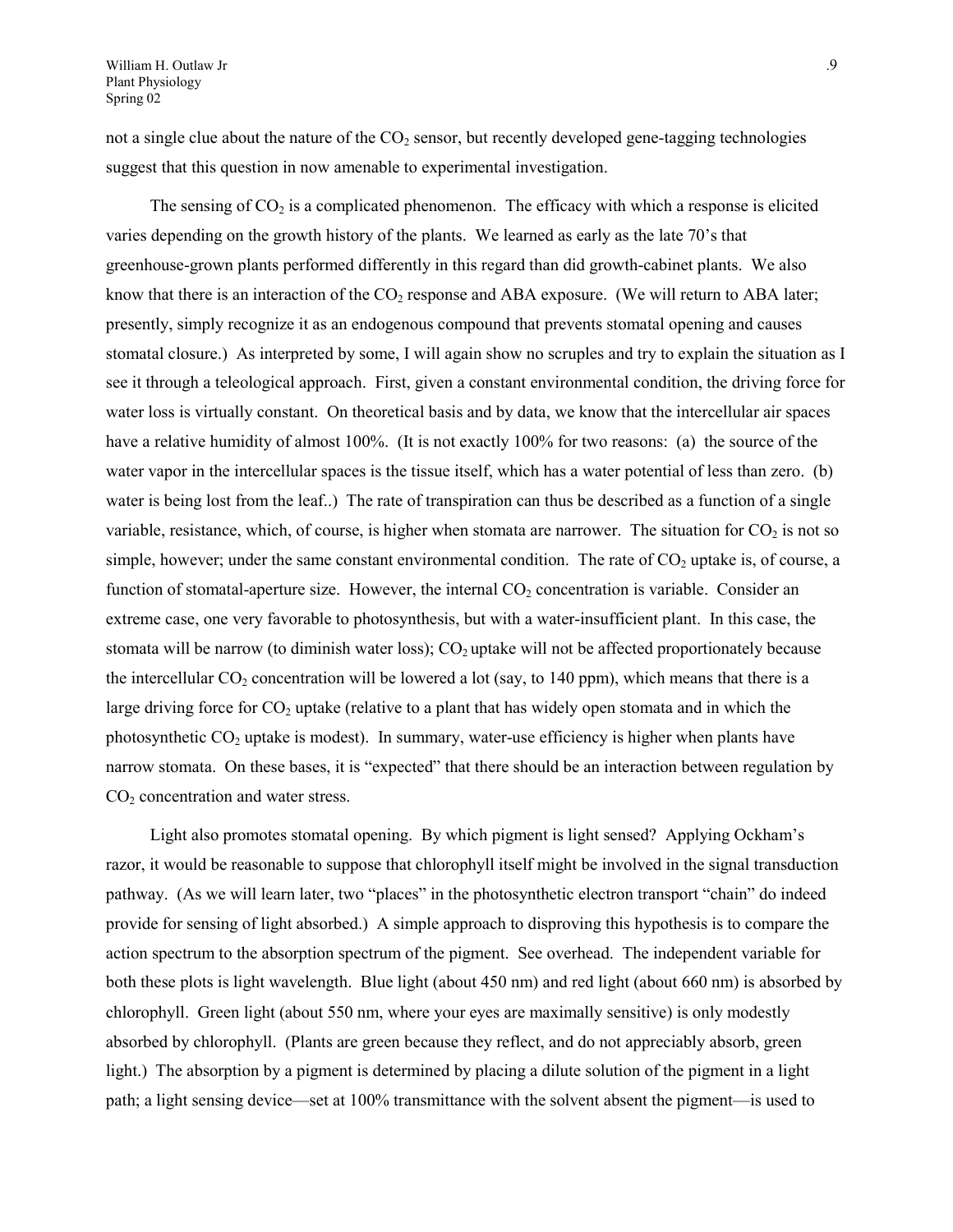measure the diminution of the light as it passes through the solution. (Although we can not develop the idea owing to the pressure of time, the transmittance data are transformed to optical density (or absorbance); absorbance, but not transmittance, is proportional to the concentration of the solution—e.g., an 80  $\mu$ M solution of NADH will have an A<sub>340</sub> (1-cm light path) of 0.5 and a 160  $\mu$ M solution of NADH will have an A<sub>340</sub> of 1. The "340" specifies that the absorbance value was obtained for light of 340 nm. Returning to the major point, blue light (more energetic) is absorbed on a photon-by-photon basis about equal to red light (less energetic) by chlorophyll. (A more in-depth discussion would include some disclaimers, e.g., the effect of the solvent.) Keep the shape of the absorption spectrum in mind. The action spectrum compares the efficacy of differently colored light with the relevant action, in this case, the rate of stomatal opening or the extent to which stomata are open. The shape of the curve for the action spectrum is in sharp contrast with that of the absorption spectrum of chlorophyll: on a photon-by-photon basis, blue light is much more effective than red light. This large difference implies that chlorophyll is not the pigment involved in the sensing of light that causes stomata to open, or, at least, that chlorophyll is not the sole or major pigment. In fact, today, we do not know the identity of the blue-light pigment, although there are some candidates—as you might expect, these candidates were nominated based on their absorption spectra. From an entirely different perspective, we would also be tempted to discount the idea that chlorophyll is a major factor in transducing light-stimulated stomatal opening: the blue-light response requires only low-light levels (say 10  $\mu$ mol·m<sup>-2</sup>·s<sup>-1</sup>, compared with a Florida full-sun summer value of 2000  $\mu$ mol·m<sup>-</sup>  $2 \cdot s^{-1}$ ). Saturation of the photosynthetic response requires high light levels, from one-third full-sun to full-sun, depending on the type of photosynthetic metabolism exhibited by the particular plant. A low-fluence blue light response is not restricted to stomata; in the case of stomata, the signal is perceived by the guard cells themselves. With the foregoing background, the question that arises is whether chlorophyll is at all involved—might there be parallel pathways, a predominant one that does not involve chlorophyll, and a second smaller one that relies on the absorption of light by chlorophyll? (Some facts: guard cells have chloroplasts; these chloroplasts appear to harvest light like those of mesophyll cells.) This question was tackled rather straightforwardly several years ago. The investigators compared the action spectrum for stomatal opening in leaves that were fed a solution of the photosynthetic inhibitor DCMU, commercially known as diuron, to that of leaves fed a control solution. They did observe a slight effect, particularly in the red region. DCMU eliminated the slight red bump in the spectrum. A second conclusion is that chlorophyll does play a minor role in the adjustment of stomatal-aperture size, by a mechanism we have total ignorance of. As is the normal case, the answer to one question poses another question: Is the chlorophyll-mediated effect indirect (caused by a reduction in  $CO<sub>2</sub>$  concentration, which is secondarily sensed, or is the effect direct? To make a long story short, the effect is direct.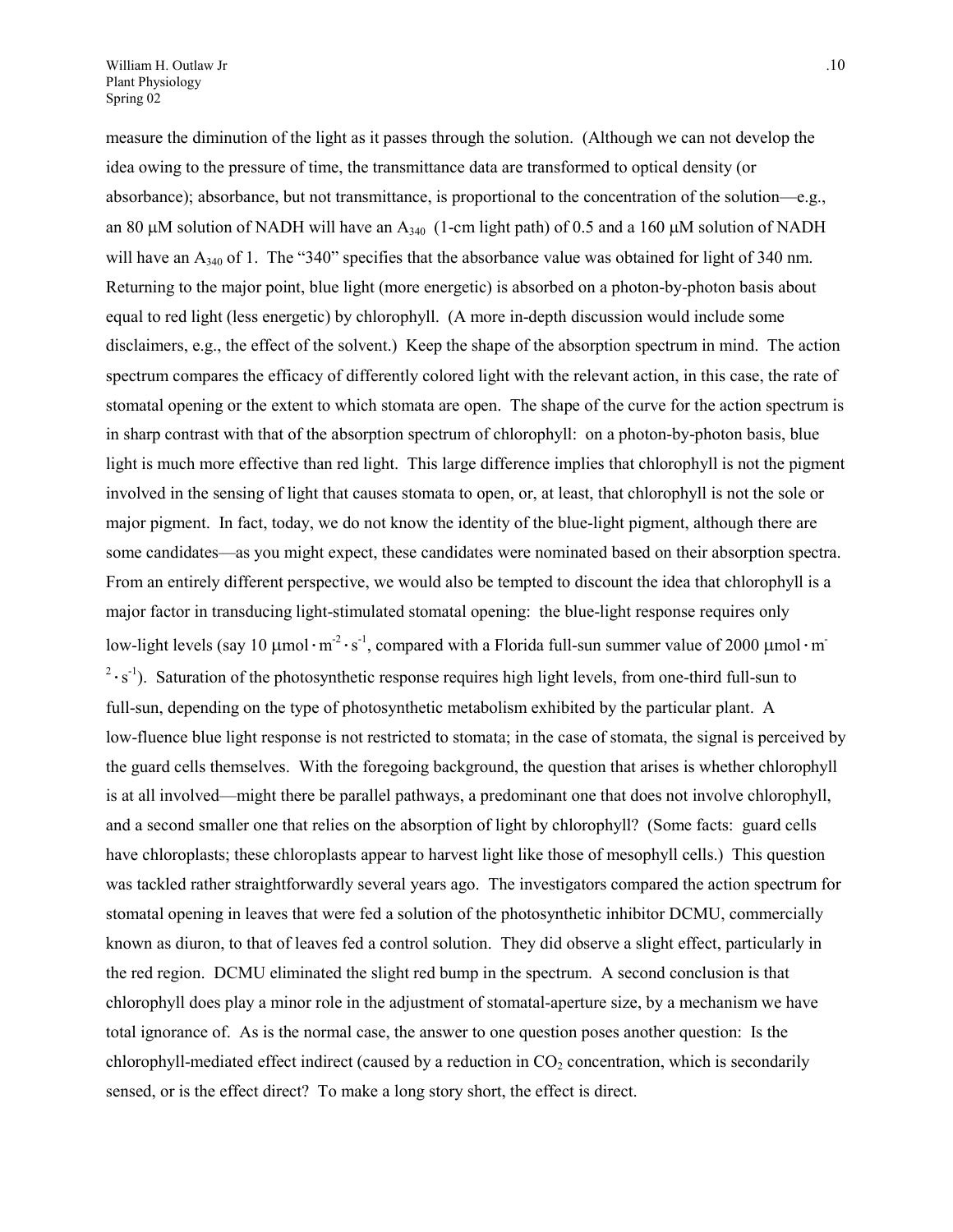William H. Outlaw Jr ... 11 Plant Physiology Spring 02

[Other factors, notably the plant-growth-regulator cytokinin and circadian rhythms, promote stomatal opening also.]

The overhead shows also that stomata close when water is insufficient. When plants are water stressed, they synthesize and accumulate the plant-growth-regulator abscisic acid (aka ABA), as discussed in the Water Potential Lectures. In the case of detached *Vicia faba* leaves that are rapidly and severely stressed by placing them in the path of a fan until they lose 10 % of the original fresh mass, the accumulation is nominally 20-30x that of control leaves, but a more typical accumulation factor is, say, 8- 10 fold. Thus, water stress results in the accumulation of ABA and exogenously applied ABA causes stomatal closure at low levels (with a threshold in the range of  $10^{-8}$  to  $10^{-7}$  M). Whereas there is no question that ABA mediates water-stress-induced stomatal closure, we have only begun to find water-stress effects that are not mediated by ABA.

[ABA was discovered independently as an agent in disparate physiological processes. The name itself derives from the fact that some plants respond dramatically to slow imposition of water stress by loss of leaves. This is a developmental process—not the throes of death. An abscission zone forms; cell walls are degraded because of the plant's production of certain enzymes. In mid century, endogenous compounds that prevent growth of the latent meristem of potato tubers were discovered. One of these, "dormin" (from dormant), turned out to be synonymous with ABA. Seed development is an exquisite desiccation-driven developmental process. ABA promotes seed dormancy; gibberellins (a class of plant-growth regulators) are antagonists. The involvement of ABA in seed production has been a model plant-growth system, started by Joe Varner, erstwhile of Michigan State University, and latterly of Washington University in St. Louis. It is only a small exaggeration to say that plant-molecular biology has its origins in the system studied by Varner, who died July 4, 1995, and his colleagues.]

### Overhead: Simplified mechanics of stomatal aperture size regulation.

We boldly change directions now, and turn our attention to a description of how stomatal-aperture size is regulated at the simple biophysical and biochemical levels. Although water potential varies over the course of day, generally being lowest in mid-afternoon, which coincides with a period of stomatal-aperture-size depression, it is not necessary to invoke foliar-water-potential changes to explain stomatal movements. Over the short distances across a leaf, it is sufficient to suppose that there is not a large water-potential difference. Thus, regardless whether stomata are open or closed, the water potential of guard cells and of epidermal cells can be considered a constant. Recall that water potential comprises two terms, solute potential and hydrostatic potential, which we treat additively.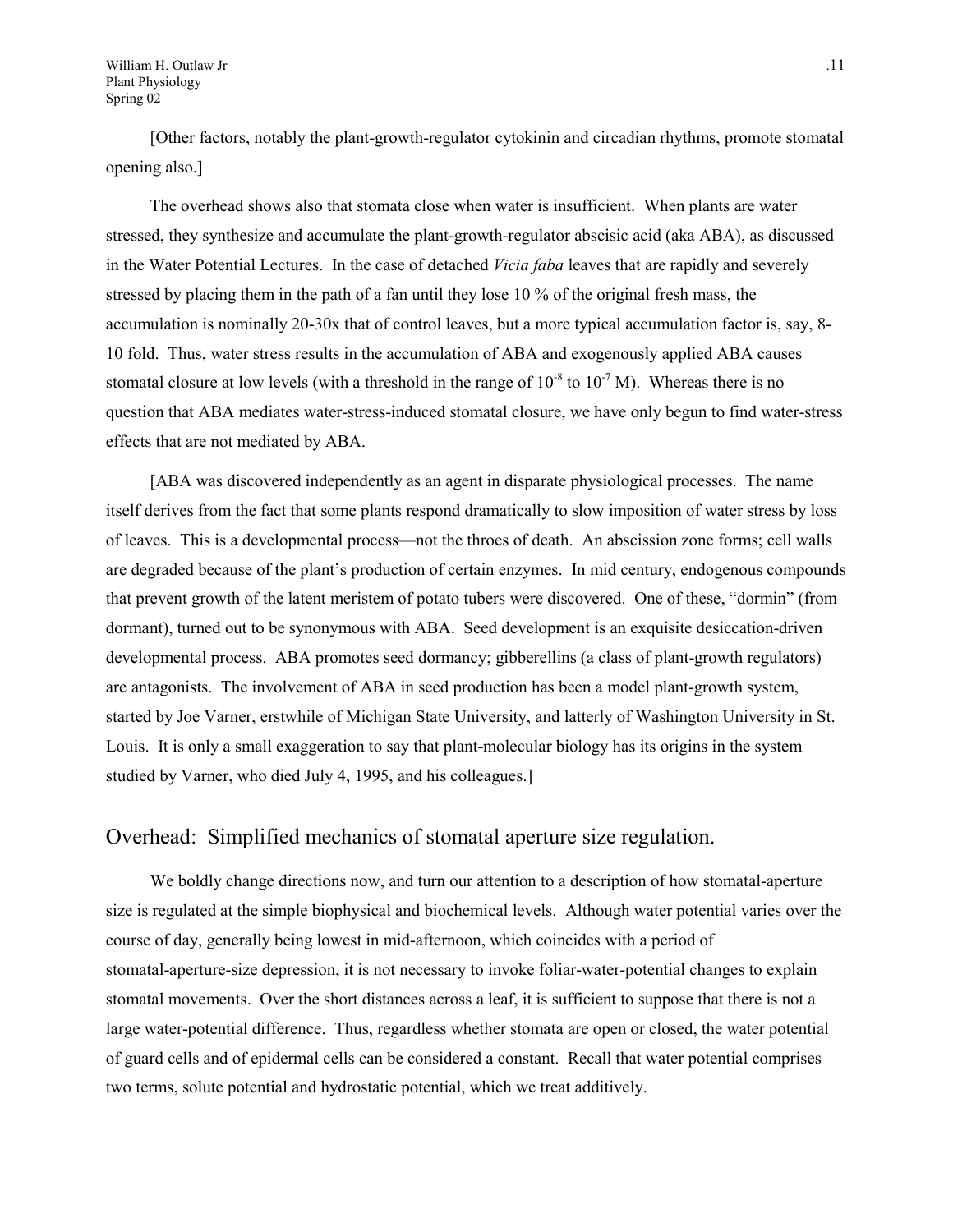William H. Outlaw Jr ... 12 Plant Physiology Spring 02

Nearly 150 years ago, it was possible to visualize starch in individual cells. The new branch of science was called histochemistry. As far as I am aware, the first histochemistry was conducted on guard cells. A water-soluble dye was applied to guard cells; the dye—still used—intercalates in the molecular structure. Heavy staining indicates abundant starch; less staining, less starch. (Starch, being water-insoluble, is easy to study by the indicated histochemical method, as there is no problem with its loss or redistribution during the experimental procedures.) As the overhead shows, starch content of guard cells declines during stomatal opening, which coincides with a volume increase. The interpretation was the so-called Classical Starch $\Leftrightarrow$ Sugar Hypothesis, which reached its heyday in the 20's. The basic idea is simple. Starch is not osmotically active, so a high starch content in guard cells does not contribute to the solute potential. On stomatal opening, it was proposed that starch (an  $\alpha$  1,4 1,6 glucan) would be broken down to glucose. The resulting glucose would lower the solute potential, so that water would move in. The resulting movement of water would increase the volume (consistent with observation) and contribute to the hydrostatic pressure, so that the overall water potential would be unchanged (i.e., the decrease in solute potential would be exactly balanced by the change in the pressure potential). Unfortunately, it has only been within the past two decades easily possible to measure sugars in single cells. (At the expense of boring you, I remind you that guard cells exist as isolated pairs that are embedded in other cells—the valid measurements, therefore, must be made at the single-cell level.) From the beginning, there were three nagging questions with regard to the starch/sugar hypothesis: (a) as mentioned, sugars could not be measured, thus, one-half of the hypothesis was untestable; (b) the decline in starch was not consistent sometimes it did not appear to decline; (c) the method of estimating starch was only semiquantitative (i.e., the starch content was scored by "+++++" or "++")—without the quantification, it was not possible to determine whether the hydrolysis of starch could provide enough sugar to lower the solute potential sufficiently. As you will soon learn, the starch/sugar hypothesis turned out to be wrong, but it was, incredibly, still being offered up as the explanation for stomatal movements in new editions of plant-physiology textbooks in the 80's. Some basic observations are correct, however. It is a change of solute and pressure potentials that drive stomatal movements; when water moves in, the volume increases. Because of the orientation of the wall polymers, the guard cells distend asymmetrically. A picture is worth a thousand words; see your text.

In 1905, a physician by the name of McCollum used a histochemical stain that was specific for potassium to survey a number of different types of cells in the animal and vegetable kingdoms. Among the surveyed cell types were guard cells, which he found to have an elevated potassium content. In 1943, a Japanese scientist (Imamura) published a "sleeper," a paper that did not have an impact on contemporary science, but later provided a focal point. The paper was too long  $(>100 \text{ pages})$ , published in German,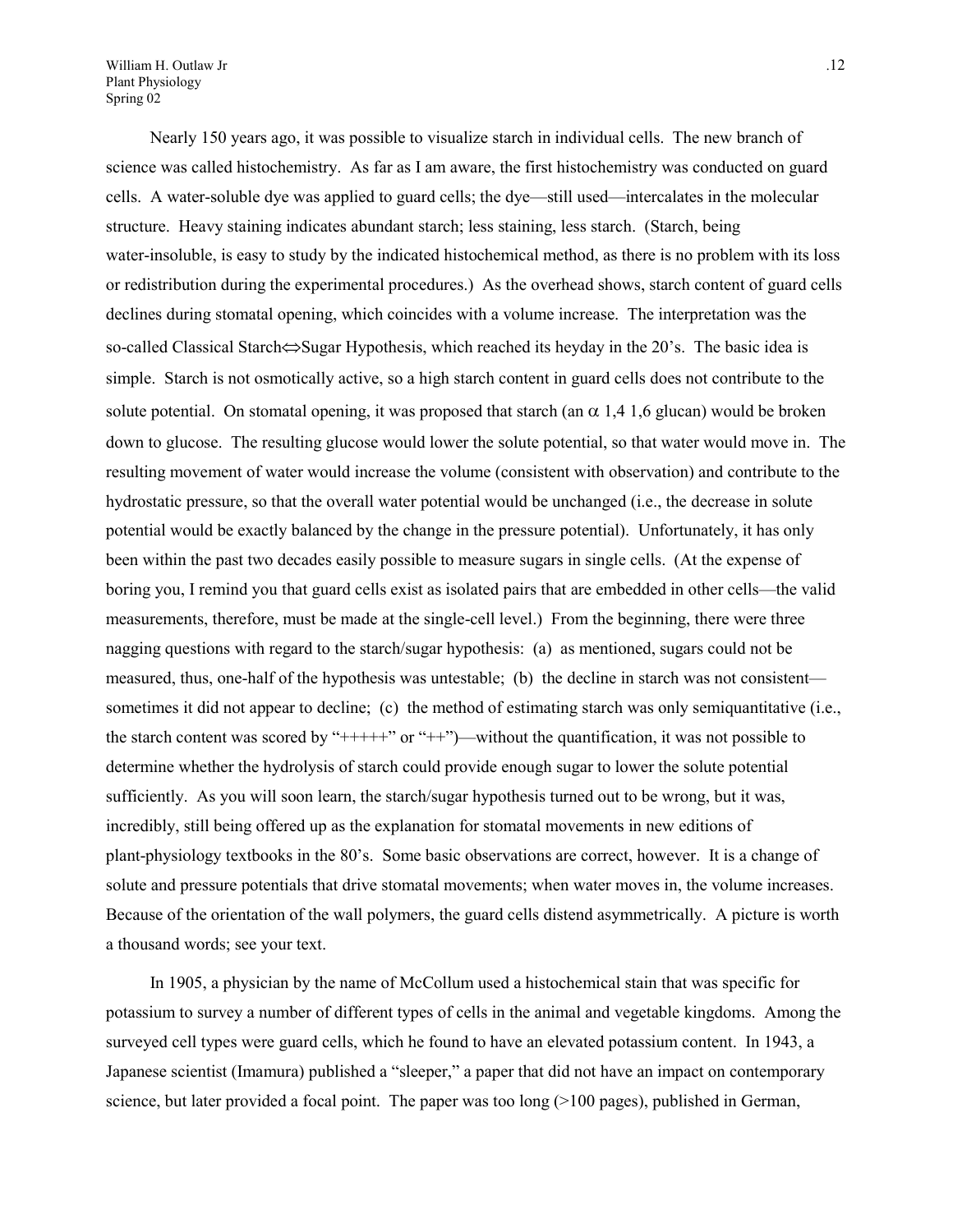published in the Japanese Journal of Botany, published during W.W.II. Other Japanese scientists also showed that the potassium content of guard cells increased when stomata opened, but their work was also not recognized by the western world. (One of the papers was published in Japanese (which ethnocentric Americans read none of) and in the Nagasaki Bulletin of Education, of all places!) Finally, Ted Hsiao and his student Bill Allaway independently rediscovered the role of potassium in stomatal movements. They published in *Science* and *Plant Physiology*; the rest is history. In summary, by a variety of techniques, in a variety of species, with different opening stimuli, stomatal movements are driven by potassium influx. A nominal value for the change in potassium concentration is 300 mM, but much higher values—to 0.8 M have been reported. On your own, plug that concentration into the van't Hoff equation to arrive at the change in osmotic potential; then, multiply that value by a factor, say 2, to account for an associated anion. Although your calculation should be "scientific," and result in MPa units, convert it into psi, which you have a better "feel" for.

# Overhead: Increase in  $K^+$  Salts Causes Stomata to Open

We turn now to a rather brief overview of potassium movements at the molecular level. (We will not cover all the details shown on the overhead.) As we have covered *ad nauseam* membrane transport, I will defer to your general sophistication. (Lacking that, go back to your notes!) (a) The initial event is activation of the plasmalemma ATPase. Proton extrusion hyperpolarizes the membrane, which increases the driving force for the influx of any cation. (b) Hyperpolarization also causes the opening of a voltage-gated K<sup>+</sup> inward-rectifier. Potassium flows inward, down its electrochemical potential gradient. (c) Conventional wisdom is that the ionic environment of cytosol is more-or-less fixed. A large change in the concentration of ions would be expected to be disruptive, e.g., by causing changes in protein conformation. By mechanisms that are only being currently elucidated, potassium accumulates in the vacuole, which squares with the observation that guard cells of open stomata have a large central vacuole, whereas guard cells of closed stomata have small "vacuolules," which in 3-D probably comprise a network.

The foregoing provides only a partial explanation, however. Recall that the ionic asymmetry across membranes is exceedingly small. Thus, one  $K^+$  will be taken up for each  $H^+$  extruded. However, the change in potassium is approximately 0.3 M, whereas the proton concentration is nominally  $10^{-7}$  M. Obviously, there must be a mechanism to "replenish" protons, to account one-to-one for the potassium taken up. One possibility is that the cytosol is sufficiently buffered. (For this class, and for your career, you need to refamiliarize yourself with the Henderson-Hasselbalch equation.) Although conceptually sound, buffering is not an explanation, as the buffering capacity of cytosol is low, say 10 mM $\cdot$ (pH unit)<sup>-1</sup>.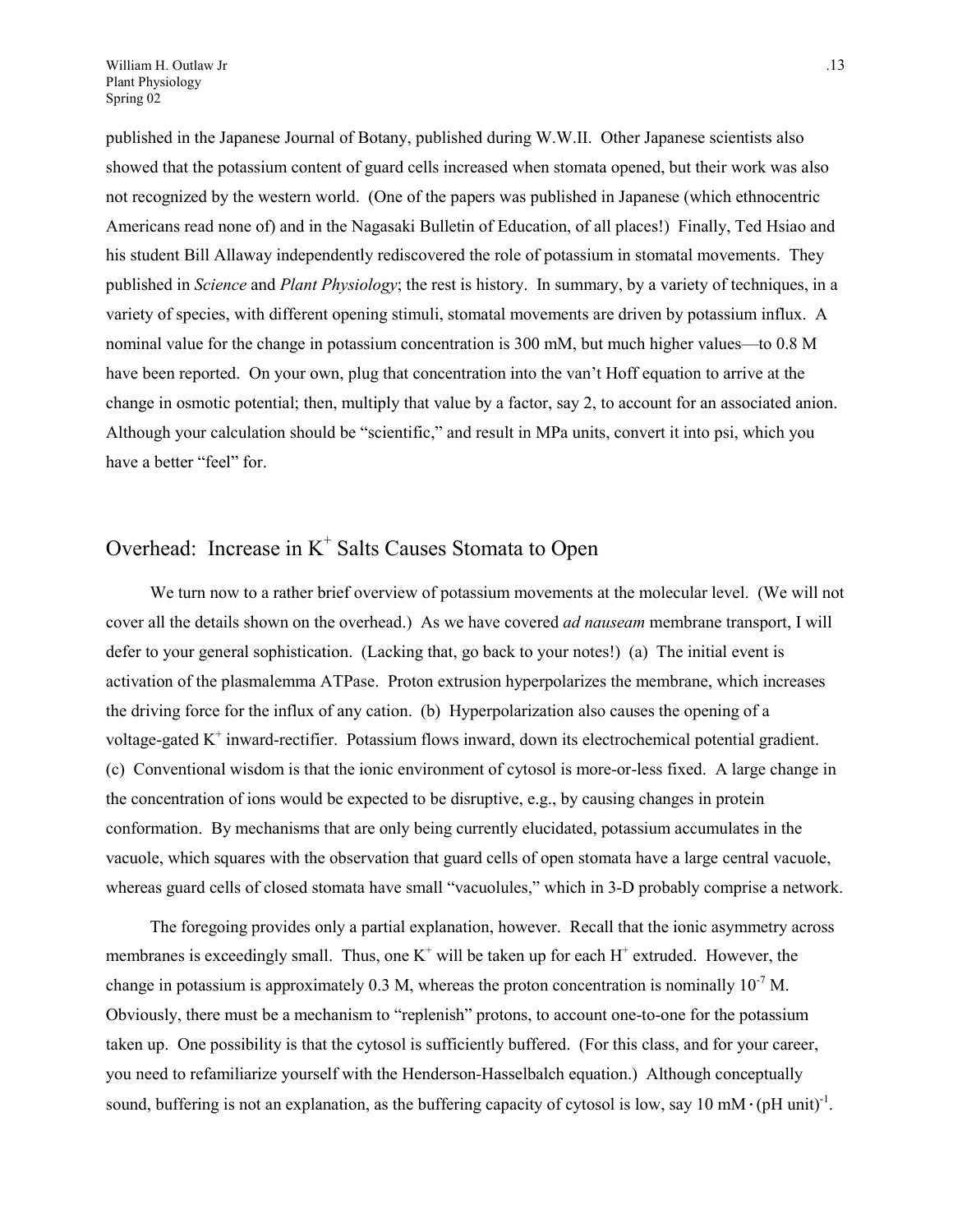A second possibility, realized, is that Cl is taken up concomitantly with  $K^+$ . The uptake of chloride via a proton symport would restore "the" proton to the cytoplasm. (Recall that uptake of chloride, an anion, to any significant extent would be energetically uphill. Proton influx is energetically downhill, due both to the membrane potential and to the higher external proton concentration.) *In planta*, the chloride influx is equal to the potassium influx for some species, those having specialized subsidiary cells (see textbook). In these cases, potassium and chloride concentrations are high in the subsidiary cells when stomata are closed; these concentrations decline when stomata open. Thus, potassium and chloride are shuttled from subsidiary cell to guard cell when stomata open. In most species, the potassium influx exceeds (by, say, 3x) the chloride uptake: There is still a problem with pH.

## Overhead: pH-stat Mechanism

The pH-stat mechanism, proposed more than two decades ago (but not in the context of stomata), provides for a general mechanism for controlling cytosolic pH within tolerable limits, say  $7.4 \pm 0.3$ . Starch, recall, is at higher concentration when stomata are closed. Starch is stored in chloroplasts in higher plants without credible exception. Guard—cell chloroplasts are atypical in a number of ways (*viz*., small and pale [having in *V. Faba* about 0.1x the chlorophyll content of mesophyll-cell chloroplasts], packed with starch independently of the photosynthetic history of the plant, abundant peripheral reticulum [which is associated with high rates of metabolite transport], being traversed by microtubule-like structures, having transport systems that resemble those of amyloplasts). When proton dearth is sensed, starch is degraded to hexose-P, which I believe is the export species. In the cytosol, the hexose is oxidized glycolytically. (Please, if you have not done so as suggested, you must stop now and go back and review glycolysis, as this discussion is predicated on the assumption that you will recognize the rudiments.) At the oxidative step of glycolysis where the aldehyde (*viz*., phosphoglyceraldehyde, PGal) is oxidized to the acid (*viz*., phosphoglyceric acid , PGA)—a proton is released to solution. The end-product of this sequence is phospho*enol*pyruvate (PEP); i.e., the whole glycolytic sequence is not "used." PEP is carboxylated through the agency of the ubiquitous plant enzyme, PEP carboxylase (PEPC, which, in guard cells, is elevated in activity nominally 10x). There are two substrates for PEPC, namely PEP (as the Mg chelate) and bicarbonate. This latter substrate is formed by the hydration of  $CO<sub>2</sub>$ , during which a proton is released. The product of the reaction catalyzed by PEPC is a divalent anion, which is reduced to the more stable malate. In summary, each anhydroglucosyl moiety of starch is converted to two divalent organic anions, during which four protons are released to solution. The accumulated malate is the counter ion for potassium, represents a proton "debt," and serves a modest role as an osmolyte.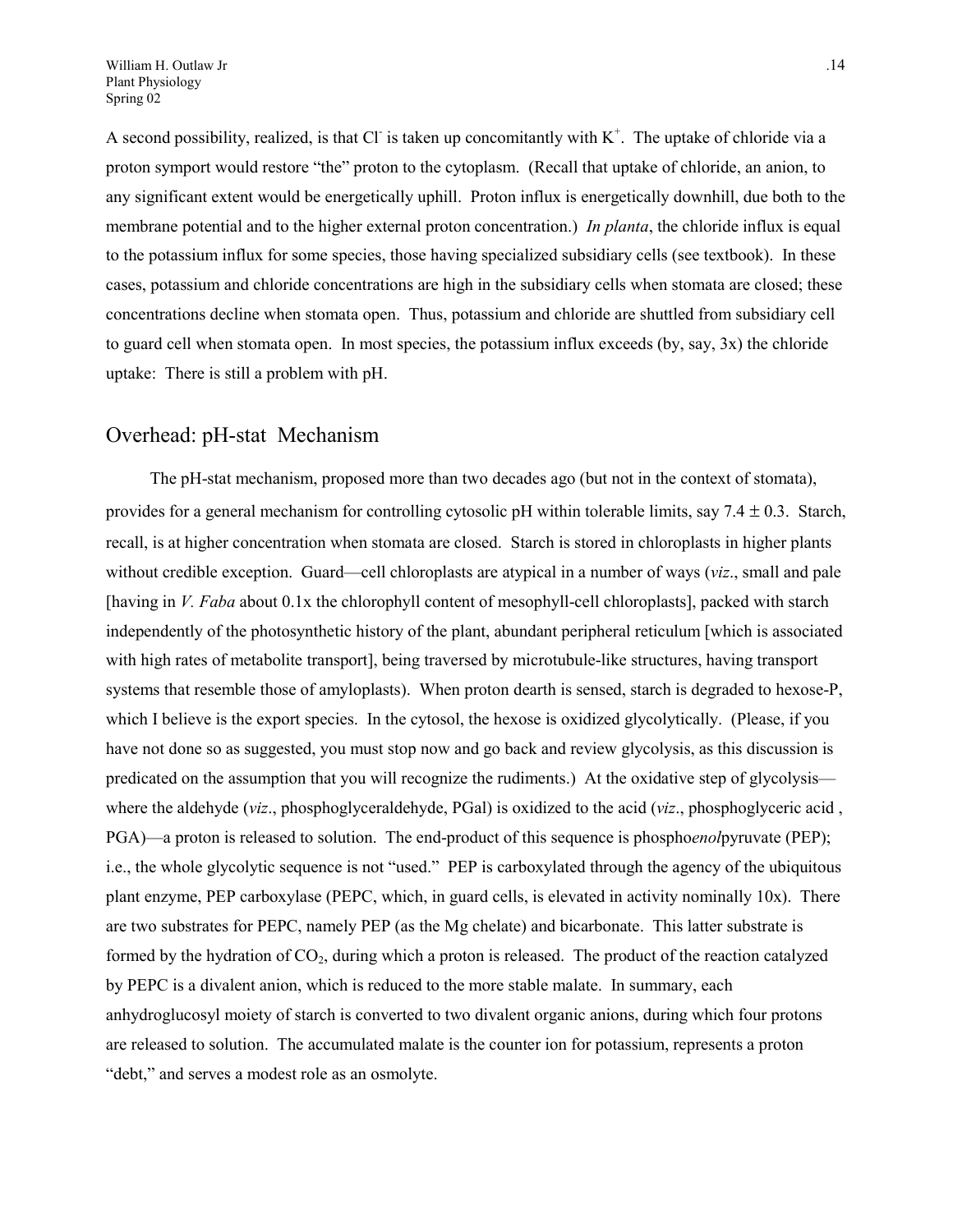William H. Outlaw Jr ... 15 Plant Physiology Spring 02

PEP, as enunciated by Davies, plays a central role in plant metabolism. It may proceed glycolytically to form pyruvate. Else, it may be dephosphorylated, also to form pyruvate, by a specific plant enzyme. It may be formed in glycolysis, as described, or by a carboxykinase, which is reversible. And, of course, as we discussed, it is also the substrate for PEPC. How is this traffic controlled? Cellular metabolism must be "directed" from moment-to-moment to meet the particular temporal demand. The present interpretation is that two mechanisms account for the siphoning of PEP toward malate accumulation in guard cells. The first mechanism (for which we have obtained the first proof) is that PEPC is postranslationally modified in a reversible manner. This alteration manifests itself as a diminution of sensitivity to malate. The second mechanism involves the properties of PEPC and alteration in the chemical environment of this enzyme. (Indeed, this explanation is the standard pH-stat theory.) PEPC is very sensitive to pH. When assayed *in vitro*, the  $K_M$  is nominally 4x the cytosolic substrate concentration at pH 7.0. At pH > 8, however, the affinity of substrate and enzyme is dramatically increased, so that the  $K_M$  is perhaps 12x lower than the substrate concentration. Go back to the earlier objectives, and make a v vs. S plot. You will recognize that the velocity of PEPC increases many-fold, which is supposed to account for diversion of PEP to malate.

[Return to overhead, Increase in  $K^+$  Salts . . . .]

Having provided a sketch of stomatal opening, now we turn to stomatal closure. The result of stomatal closure, though effected differently, is a reversal of opening. I.e., the accumulated solutes dissipate. There is an outward-rectifying channel that is voltage gated. The inward channel, recall, opens when the membrane potential is hyperpolarized, which coincides with an inward driving force for  $K^+$  in a Nernstian fashion. The outward-rectifying channel opens when the membrane is depolarized, a condition that should shift the driving force to the outside. In addition, channels permit exit of anions. Clearly, Clleaves. The situation concerning malate is somewhat unresolved. Based on efflux data and enzyme distribution, the conservative conclusion is that malate may be metabolized by guard cells, or malate may be lost from guard cells. I would think that this last mechanism would come into play when stomata close rapidly. Whereas the primary event in stomatal opening is activation of the ATPase, the current thinking is that the primary event is closure is the opening of the anion channel. It is thought that efflux of Cl would depolarize the membrane, sufficient to open the outward channel and provide the driving force for cation efflux. Despite encouragement, the authors of this idea have not provided a quantitative assessment (e.g., if  $\Delta [CI] \ll \Delta [K^+]$ , what happens? It may be that malate must be lost!)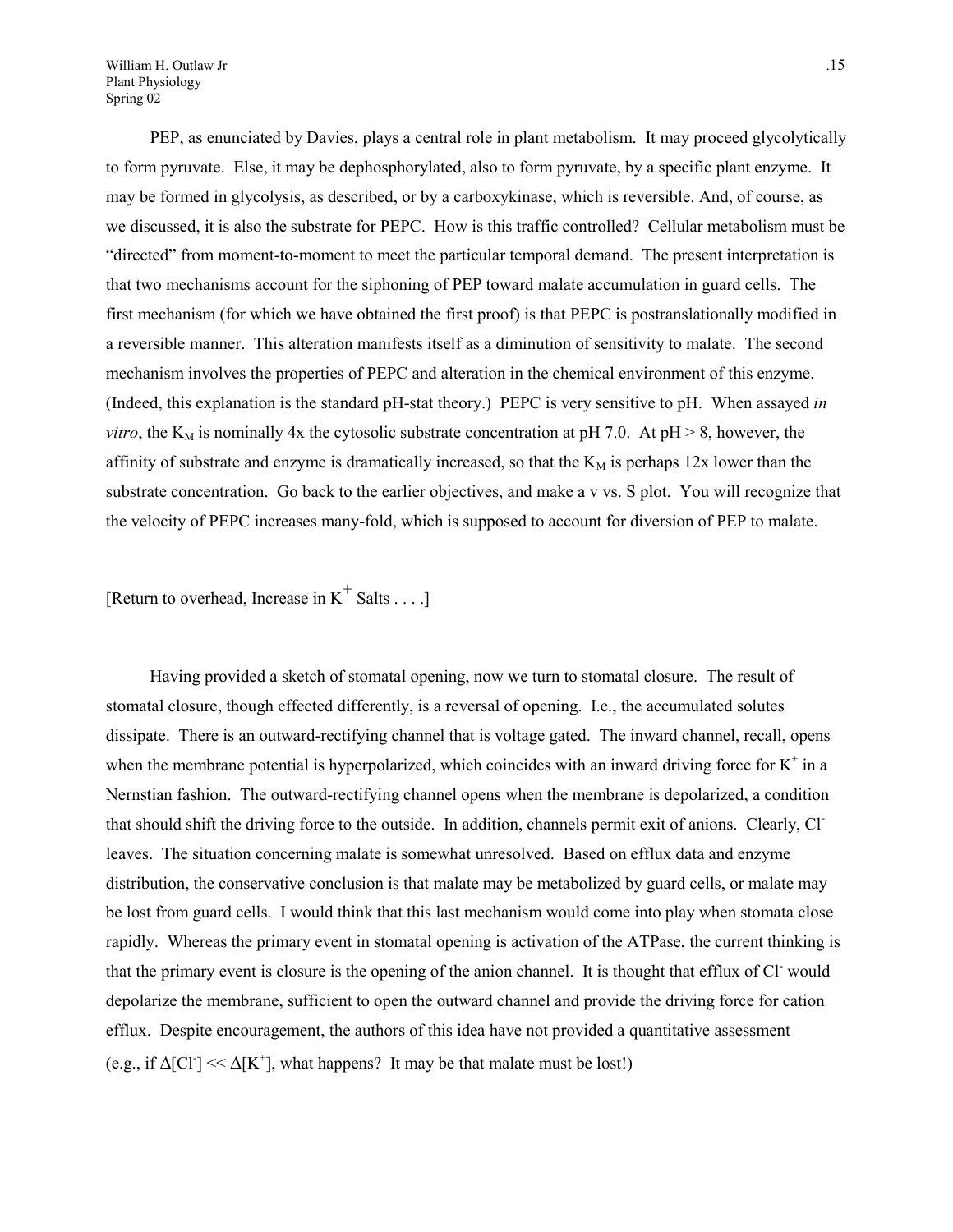William H. Outlaw Jr ... 16 Plant Physiology Spring 02

Guard cells have become a model system not only for the study of ion channels, but also for the study of cellular signal transduction. Time being limited, I will be brief and somewhat fanciful (in other words, my explanation will be based on some unproved entities that I opine will be discovered). Looking inside the cell, we see various effects of  $Ca^{2+}$ . This ion is well known to be involved in controlling myriad processes across taxa. Resting levels are ca. 100 nM and transiently excitatory levels reach as high as 1 µM. Focus your attention simply on the fact that this ion stimulates the anion efflux channel (postulated to be the primary event in closure) and inhibits the inward  $K^+$  channel (and thereby prevents solute influx, inextricably linked to opening.) The question arising-what causes  $Ca^{2+}$  concentration elevation?—has multiple answers. First, ABA is a ligand that stimulates influx of this ion through an effect on a plasmalemma channel, as shown. (Opening of this channel would elevate  $Ca^{2+}$  and depolarize the membrane [backing up one step, note that the anion efflux channel is voltage gated, and only opens at depolarizing potentials.) A second means by which ABA causes the elevation of  $Ca^{2+}$ <sub>f</sub> is through a signal-transduction cascade pathway. In brief, ABA interaction with an external face of a membrane-embedded receptor causes—through an intermediary step not here revealed—the hydrolysis of a membrane lipid, which yields the membrane-localized signal substance diacylglycerol (DAG) and inositol trisphosphate (IP<sub>3</sub>), which is released to cytosol. IP<sub>3</sub> causes the release of  $Ca^{2+}$ <sub>f</sub> from "internal stores"—in animals, the ER; in plants, the vacuole (wherein the  $[Ca^{2+}f] \sim 10$  mM), and the ER. To complicate further the situation, there is a  $Ca^{2+}$ -independent H<sup>+</sup>-dependent means by which ABA effects stomatal closure.

As we whirred through this series of lectures on gas exchange, we were unable to have the luxury of discussing experimental approaches and techniques, the true underpinning of our understanding and, indeed, contemporary culture. Though hurried, we can not forego a brief explanation of (one) measurement technique for gas exchange itself, which is intended to supplement, not supplant, the more complete description in the required text. A leaf is placed in a chamber, closed except for ports that permit forced air turnover of the chamber. The inlet port provides for air of specified composition particularly of  $CO<sub>2</sub>$ (which is blended from commercial tanks) and of  $H<sub>2</sub>O$  (which is set by passage of humidified air across cooling coils). The outlet port provides for measurement of  $CO<sub>2</sub>$  (the basis for which is IR absorption) and of water. Stomatal aperture size changes may be elicited by light (or various colors, or darkness), of increased humidity or decreased humidity (stomata measure humidity changes across the throat of the pore),  $CO_2$  concentration . . . . Since the driving force for water is known (the internal RH  $\sim$  100 % and the external RH is a parameter under experimental control), a comparison of the  $[H_2O]_{in}$  and  $[H_2O]_{out}$  and the flow rate permits calculation of the conductance of the stomata. As we have mentioned so many times before, stomata are non-selective and permit with equal ease the permeation of  $H_2O$  and of  $CO_2$ . Thus, the conductance (or its reciprocal, the resistance) for water and for carbon dioxide are proportional; the